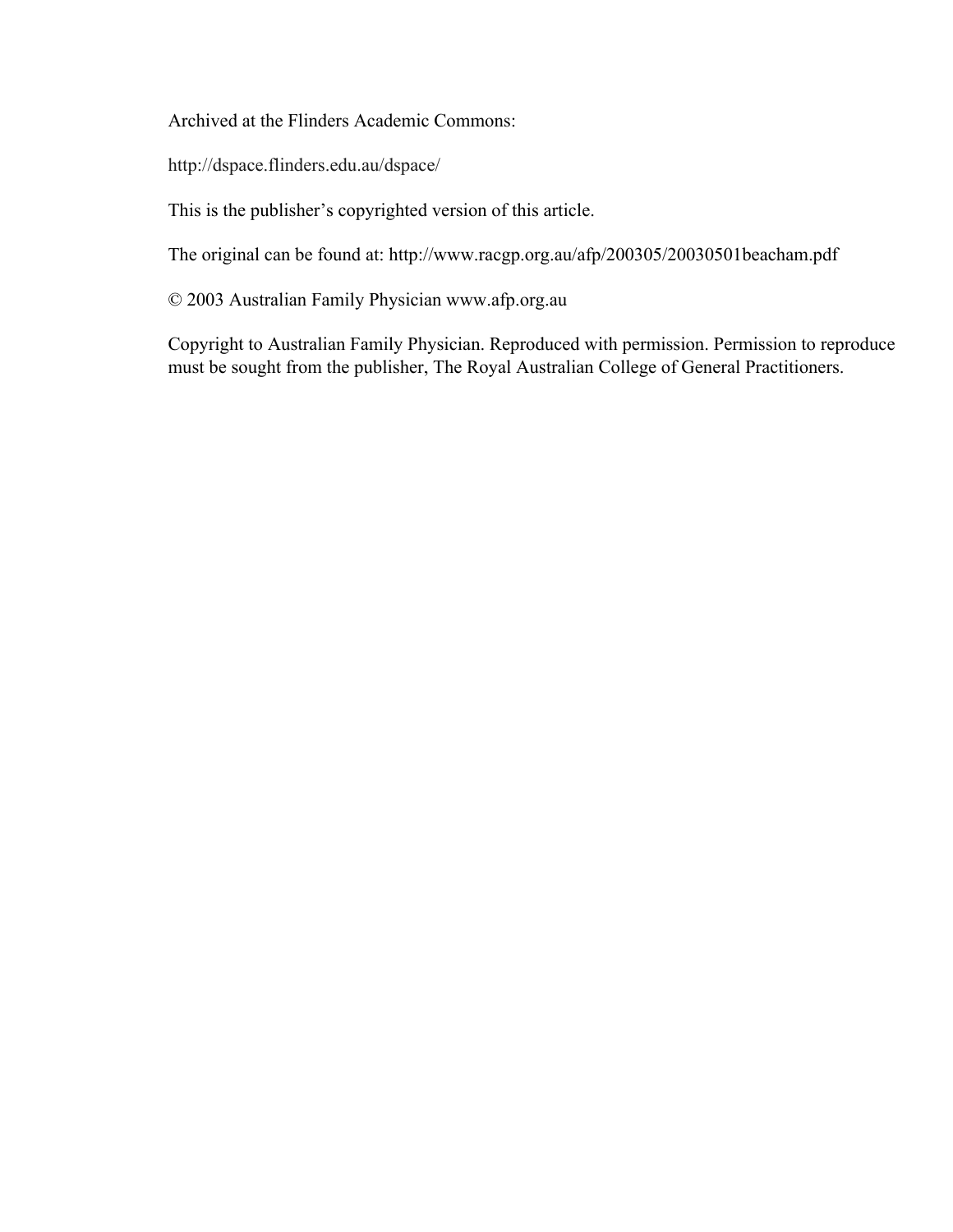

# **Priorities for research in the area of primary health care**

**How relevant are recently completed General Practice Evaluation Program projects?**

**Barbara Beacham, Libby Kalucy, Belinda Lowcay**

*Barbara Beacham, BSocSc, is a research officer, Primary Health Care Research and Information Service, Department of General Practice, Flinders University, South Australia. Libby Kalucy, MSc, DipEd, is Manager and Co-Director, Primary Health Care Research and Information Service, Department of General Practice, Flinders University, South Australia. Belinda Lowcay, BBehavSc, is a research officer, Primary Health Care Research and Information Service, Department of General Practice, Flinders University, South Australia.*

**INTRODUCTION** Seven priority areas were recently identified for research into primary health care. We report on the relevance of research funded under the previous General Practice Evaluation Program (GPEP) to the areas identified. **METHOD** We analysed reports of 52 projects completed between January 1999 and September 2001.

**RESULTS** Projects related to the priority areas as follows: quality of care ( $n=20$ , 38%), evidence based practice ( $n=11$ , 21%), models of organisation and care delivery (n=9, 17%), integration (n=8, 15%), economic issues (n=3, 6%), prevention and health promotion (n=1, 2%) and health inequalities (n=4, 8%). Thirty-two projects (57%) have implications for further research in quality of care, models of organisation and care delivery, integration, economic issues, and prevention and health promotion.

CONCLUSION Completed GPEP projects have relevance to the identified priority areas. They provide information to support research applications in the primary health care area funded through the National Health and Medical Research Council, and identify areas for further research.

The General Practice Evaluation Program (GPEP) was established in 1990 as part of the Commonwealth General Practice Strategy to research and evaluate changes in Australian general practice, and to determine the effects of these changes on the quality and economic efficiency of the Australian health care system.1 The GPEP program funded 248 projects between 1990 and 1999, representing an investment of over \$13 million.<sup>2</sup> Research under GPEP included clinical trials of community based programs to control chronic diseases, the development of clinical guidelines and practice organisation models for general practitioners, examination of issues concerning specific

communities (such as rural and non-English speaking background consumers), evaluation of vocational registration, examination of occupational stress on GPs, and ways of improving standards of care in general practice.3 Those involved included GPs, nonclinical researchers (epidemiologists, statisticians, social scientists and health economists) and consumer groups.<sup>3</sup>

Final project reports augment published general practice research, which has increased five-fold during the past decade.<sup>4</sup> The GPEP collection is accessed through online searchable databases (http://www. phcris.org.au), maintained by the Primary Health Care Research and Information Service (PHCRIS) (formerly the National

Information Service) based at the Department of General Practice, Flinders University, Adelaide, South Australia.

In 2000, GPEP was succeeded by the Commonwealth Department of Health and Aged Care (now Department of Health and Aging [DoHA]), Primary Health Care Research, Evaluation and Development strategy (PHCRED) which supports a program of priority driven research in the area of primary health care.<sup>5</sup> Seven priority areas were identified in early 2001 through a comprehensive consultation process commissioned by DoHA.<sup>6</sup> These priorities were endorsed by the General Practice Partnership Advisory Council in August 2001. The seven areas are: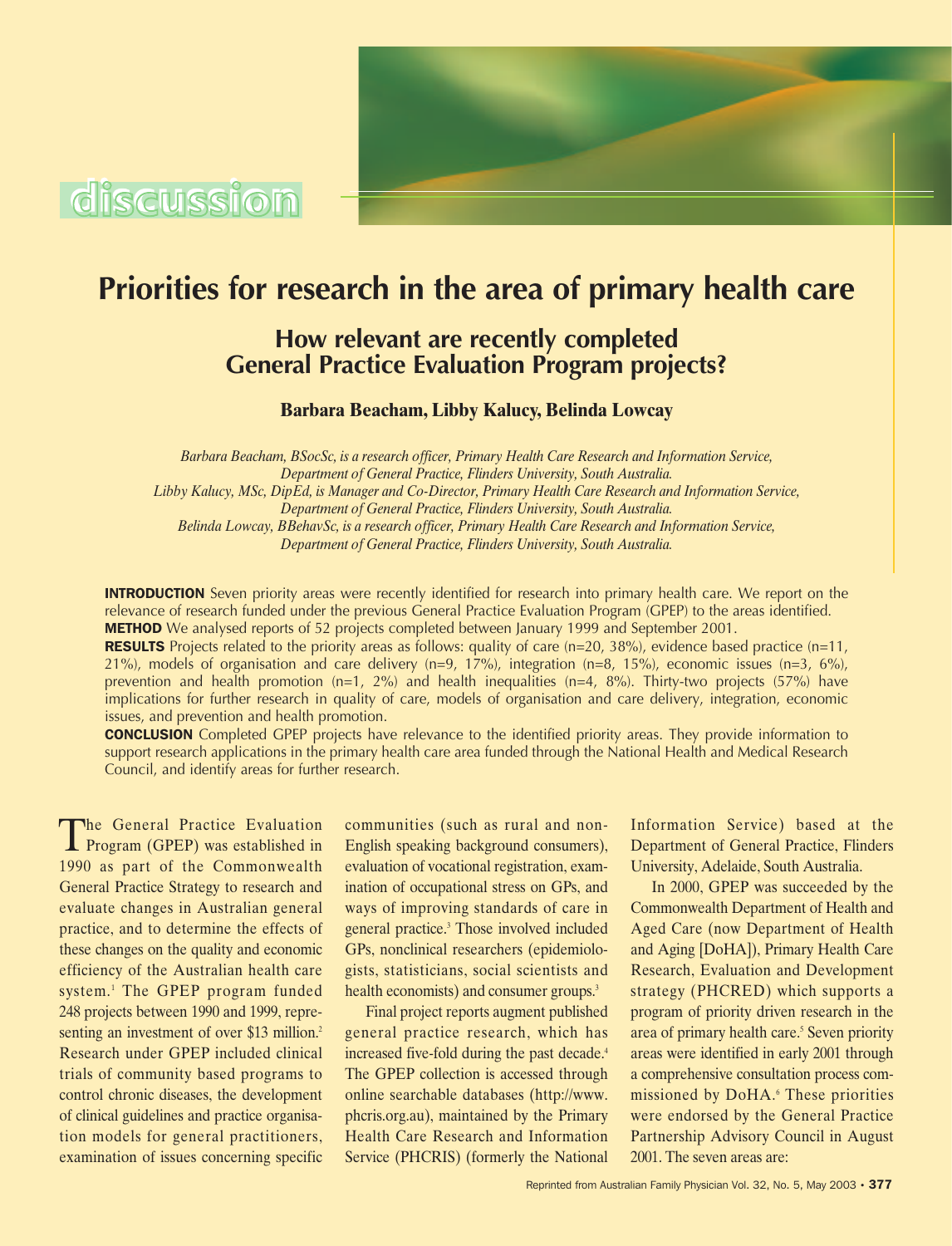

# Table 1. PHCRED priority areas and main area of research interest of GPEP projects (n=52)

| <b>Priority area researched Projects</b>                |    | <b>GPEP project numbers*</b>                                                                             |  |  |  |  |  |
|---------------------------------------------------------|----|----------------------------------------------------------------------------------------------------------|--|--|--|--|--|
| as main area of interest                                | N  |                                                                                                          |  |  |  |  |  |
| Quality of care                                         | 20 | 243, 354, 396, 496, 548, 563, 582, 584,<br>590, 605, 620, 628, 645, 674, 712, 721,<br>750, 761, 777, 833 |  |  |  |  |  |
| Evidence based practice                                 | 11 | 543, 622, 661, 672, 705, 720, 728, 740,<br>756, 766, 774                                                 |  |  |  |  |  |
| Models of organisation and<br>delivery of care          | 9  | 499, 504, 526, 560, 571, 612, 724, 757, 783                                                              |  |  |  |  |  |
| Integration                                             | 8  | 449, 531, 535, 536, 654, 685, 773, 779                                                                   |  |  |  |  |  |
| Economic issues relating to<br>optimal use of resources | 3  | 537, 549, 711                                                                                            |  |  |  |  |  |
| Illness prevention and<br>health promotion              | 1  | 467                                                                                                      |  |  |  |  |  |
| Health inequalities and the<br>determinants of health   |    |                                                                                                          |  |  |  |  |  |
| <b>Total</b>                                            | 52 |                                                                                                          |  |  |  |  |  |

\*Information about all 248 GPEP projects is available online through the databases located at the PHCRIS website: www.phcris.org.au

- evidence based practice
- quality of care
- models of organisation and delivery of primary health care
- *integration*
- economic issues relating to optimal use of resources
- health inequalities and the determinants of health, and

• illness prevention and health promotion. Priority populations were rural and remote populations, Aboriginal and Torres Strait Islander communities, and people who are disadvantaged or 'hard to reach' due to their health, social, economic or environmental factors. These priorities are intended as a guide for researchers applying for project grants in primary health care through the National Health and Medical Research Council (NHMRC), as a discussion of research from the GPEP database is required.<sup>7</sup> We examined the relevance of GPEP projects to future research into the priority areas.

# **Methods**

Fifty-two GPEP projects completed between January 1999 and September 2001 are contained on the GPEP database. We examined the final report (provided by the research team) and the project summary (compiled by PHCRIS in consultation with the chief investigator). Data were analysed for key themes (thematic analysis) to determine the relevance to PHCRED priority areas.

A pilot study of 10 GPEP projects completed before January 1999 was conducted by two PHCRIS research officers (Beacham and Lowcay) who also independently performed the main analysis. There was strong agreement between them for 44 of the 52 projects. Interpretation of the final eight projects was adjudicated (Kalucy). Thematic analysis and categorisation of report content was performed.

### **Results**

Research most frequently related to the priority areas of quality of care, evidence based practice, models of organisation and delivery of care and integration (*Table 1*). Although health inequalities and the determinants of health was not a main area of interest, it was associated with four projects focussed on quality of care, evidence based practice and economic issues (*Table 2*).

The research of 28 projects (54%) related to two priority areas, and nine (17%) projects related to three priority areas. Projects relevant to quality of care, evidence based practice, models of organisation and delivery of care, integration or economic issues were more likely to extend to additional priority areas (*Table 2*).

Projects in the study also had implications for several fields of activity: further research, policy, practice, and education and training. Forty-five percent had implications for more than one field, 57% for further research, 45% for practice, 39% for policy, and 16% had implications for education and training (*Table 3*).

# **Discussion and conclusions**

Recently identified PHCRED priority areas represent an expanded, rather than completely new, research agenda for primary care. Research projects conducted under the previous GPEP research program have high content relevance to the recently identified PHCRED priority areas. Projects provide a strong foundation for future research, evaluation and development particularly in four of the seven identified PHCRED priority areas for quality of care, evidence based practice, models or organisation and delivery of care, and integration. In designing future PHCRED research proposals it will be useful to examine the GPEP databases for the results, designs and methods used by other projects in related priority areas.

Projects also identified areas for further research, particularly in the five priority areas of quality of care, models of organisation and care, integration, economic issues and illness prevention and health promotion.

Although only recently completed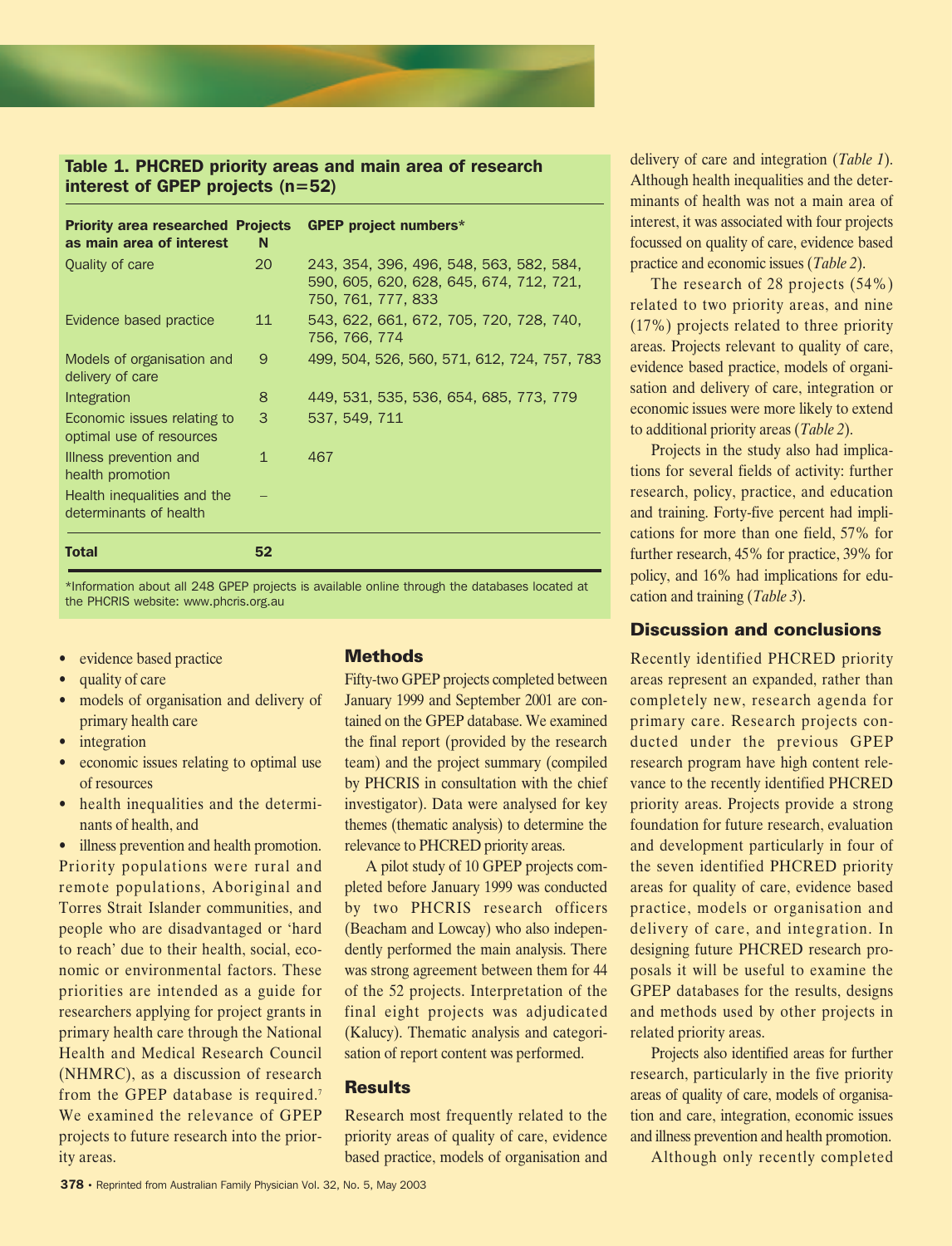

| Main area of<br>research interest     |                          |                |                     |                     | <b>Additional areas covered</b> |                         |                   |                         |
|---------------------------------------|--------------------------|----------------|---------------------|---------------------|---------------------------------|-------------------------|-------------------|-------------------------|
|                                       | <b>Project</b><br>$n=28$ | <b>Quality</b> | <b>Evidence</b>     | <b>Models</b>       | <b>Integration</b>              | <b>Economic</b>         | <b>Prevention</b> | <b>Inequalities</b>     |
| Quality                               | 563                      |                |                     | $\boldsymbol{\ast}$ |                                 |                         |                   | $\ast$                  |
|                                       | 712                      |                |                     | $\ast$              | $\boldsymbol{\ast}$             |                         |                   |                         |
|                                       | 721                      |                | $\boldsymbol{\ast}$ |                     |                                 |                         |                   |                         |
|                                       | 674                      |                | $\ast$              |                     |                                 | $\boldsymbol{\ast}$     |                   |                         |
|                                       | 645                      |                | ×                   | $\boldsymbol{\ast}$ |                                 |                         |                   |                         |
|                                       | 750                      |                |                     |                     |                                 |                         |                   | $\ast$                  |
|                                       | 833                      |                | $\ast$              |                     |                                 |                         |                   |                         |
|                                       | 777                      |                |                     | $\boldsymbol{\ast}$ |                                 |                         |                   |                         |
|                                       | 582                      |                |                     | $\ast$              |                                 |                         |                   |                         |
|                                       | 584                      |                |                     |                     |                                 | $\ast$                  |                   |                         |
|                                       | 605                      |                |                     |                     | $\ast$                          |                         |                   |                         |
|                                       | <b>Project</b>           | <b>Quality</b> | <b>Evidence</b>     | <b>Models</b>       | <b>Integration</b>              | <b>Economic</b>         | <b>Prevention</b> | <b>Inequalities</b>     |
| Evidence                              | 720                      | $\ast$         |                     |                     |                                 |                         |                   |                         |
|                                       | 766                      |                |                     |                     |                                 | $\ast$                  |                   |                         |
|                                       | 740                      | $\ast$         |                     |                     |                                 |                         |                   |                         |
|                                       | 661                      |                |                     |                     |                                 |                         |                   | $\boldsymbol{\ast}$     |
|                                       | 531                      |                |                     | $\ast$              |                                 |                         |                   |                         |
|                                       | <b>Project</b>           | <b>Quality</b> | <b>Evidence</b>     | <b>Models</b>       | <b>Integration</b>              | <b>Economic</b>         | <b>Prevention</b> | <b>Inequalities</b>     |
| <b>Models</b>                         | 783                      | $\ast$         |                     |                     | $\ast$                          |                         |                   |                         |
|                                       | 757                      | $\ast$         |                     |                     |                                 |                         |                   |                         |
|                                       | 612                      | $\ast$         |                     |                     | $\boldsymbol{\ast}$             |                         |                   |                         |
|                                       | 504                      | $\ast$         |                     |                     | $\boldsymbol{\ast}$             |                         |                   |                         |
|                                       | <b>Project</b>           | <b>Quality</b> | <b>Evidence</b>     | <b>Models</b>       | <b>Integration</b>              | <b>Economic</b>         | <b>Prevention</b> | <b>Inequalities</b>     |
| Integration                           | 685                      | $\ast$         |                     |                     |                                 |                         |                   |                         |
|                                       | 779                      | $\ast$         |                     |                     |                                 |                         |                   |                         |
|                                       | 536                      | $\ast$         |                     |                     |                                 |                         |                   |                         |
|                                       | 449                      |                |                     | $\ast$              |                                 |                         |                   |                         |
|                                       | 724                      | $\ast$         | $\ast$              |                     |                                 |                         |                   |                         |
|                                       | <b>Project</b>           | <b>Quality</b> | <b>Evidence</b>     | <b>Models</b>       | <b>Integration</b>              | <b>Economic</b>         | <b>Prevention</b> | <b>Inequalities</b>     |
| Economic                              | 711                      |                |                     | $\ast$              | $\ast$                          |                         |                   |                         |
|                                       | 728                      | $\ast$         |                     |                     |                                 |                         |                   |                         |
|                                       | 705                      |                |                     |                     |                                 |                         |                   | $\boldsymbol{\ast}$     |
| <b>Total</b><br>number<br>of projects | 28                       | ${\bf 11}$     | 5                   | $\pmb{8}$           | $6\phantom{a}$                  | $\overline{\mathbf{3}}$ |                   | $\overline{\mathbf{4}}$ |

# Table 2. Combinations of priority areas in association with GPEP projects

GPEP projects were examined, other GPEP projects may be relevant to the PHCRED priority areas, particularly projects still in progress (n=40 approximately).

# **Acknowledgments**

Thanks to Louis Pilotto for constructive editorial comments, and to Samantha Hollingworth for copyediting. This work is

funded by the Primary Health Care Research and Information Service funded by the Commonwealth Department of Health and Aging.